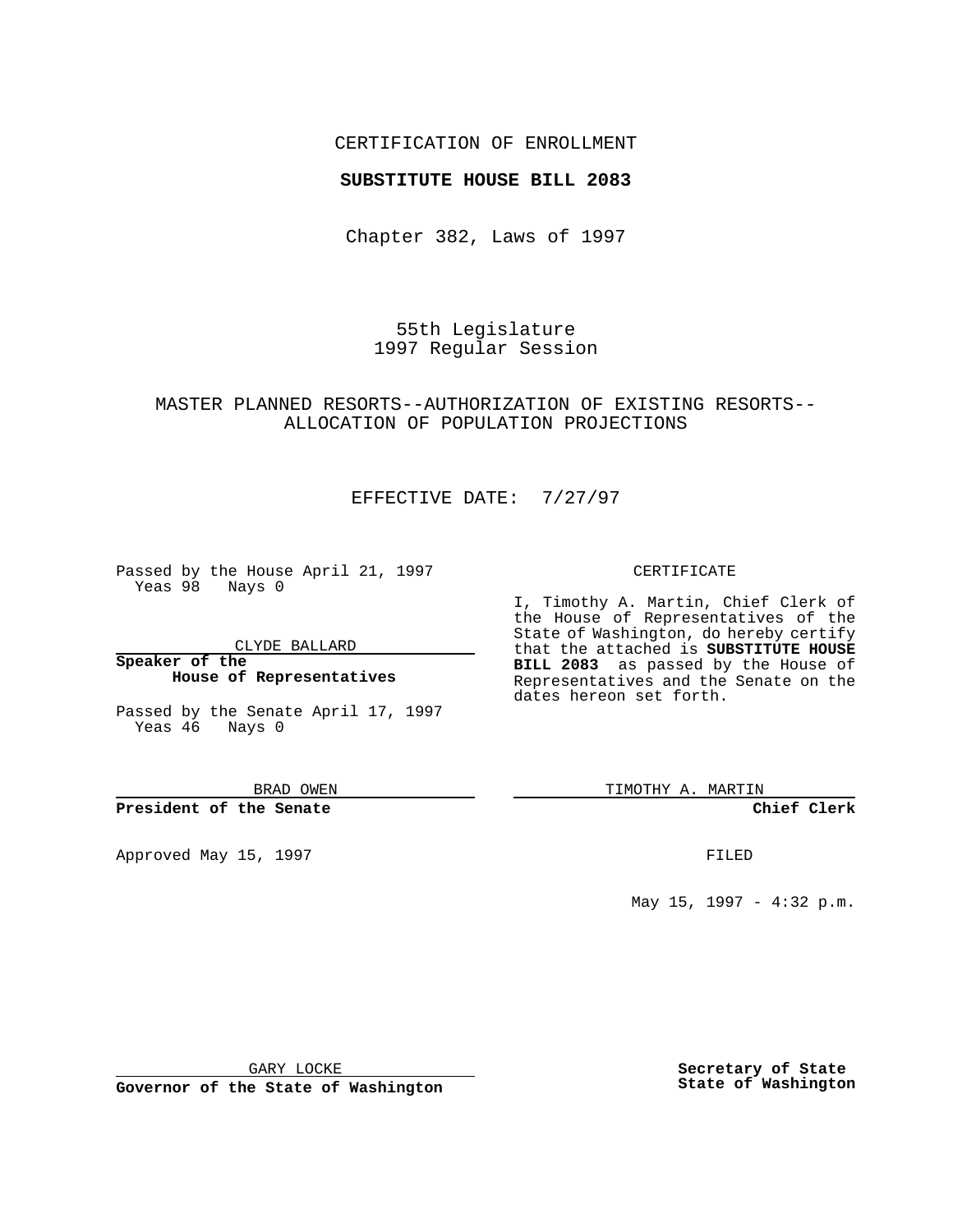# **SUBSTITUTE HOUSE BILL 2083** \_\_\_\_\_\_\_\_\_\_\_\_\_\_\_\_\_\_\_\_\_\_\_\_\_\_\_\_\_\_\_\_\_\_\_\_\_\_\_\_\_\_\_\_\_\_\_

\_\_\_\_\_\_\_\_\_\_\_\_\_\_\_\_\_\_\_\_\_\_\_\_\_\_\_\_\_\_\_\_\_\_\_\_\_\_\_\_\_\_\_\_\_\_\_

Passed Legislature - 1997 Regular Session

AS AMENDED BY THE SENATE

**State of Washington 55th Legislature 1997 Regular Session**

**By** House Committee on Government Reform & Land Use (originally sponsored by Representatives Reams, Scott, Buck, Sheldon, Delvin, D. Sommers and Kessler)

Read first time 03/05/97.

 AN ACT Relating to authorized uses for master planned resorts; and adding a new section to chapter 36.70A RCW.

BE IT ENACTED BY THE LEGISLATURE OF THE STATE OF WASHINGTON:

 NEW SECTION. **Sec. 1.** A new section is added to chapter 36.70A RCW to read as follows:

 Counties that are required or choose to plan under RCW 36.70A.040 may include existing resorts as master planned resorts which may constitute urban growth outside of urban growth areas as limited by this section. An existing resort means a resort in existence on July 1, 1990, and developed, in whole or in part, as a significantly self- contained and integrated development that includes short-term visitor accommodations associated with a range of indoor and outdoor recreational facilities within the property boundaries in a setting of significant natural amenities. An existing resort may include other permanent residential uses, conference facilities, and commercial activities supporting the resort, but only if these other uses are integrated into and consistent with the on-site recreational nature of the resort.

An existing resort may be authorized by a county only if: